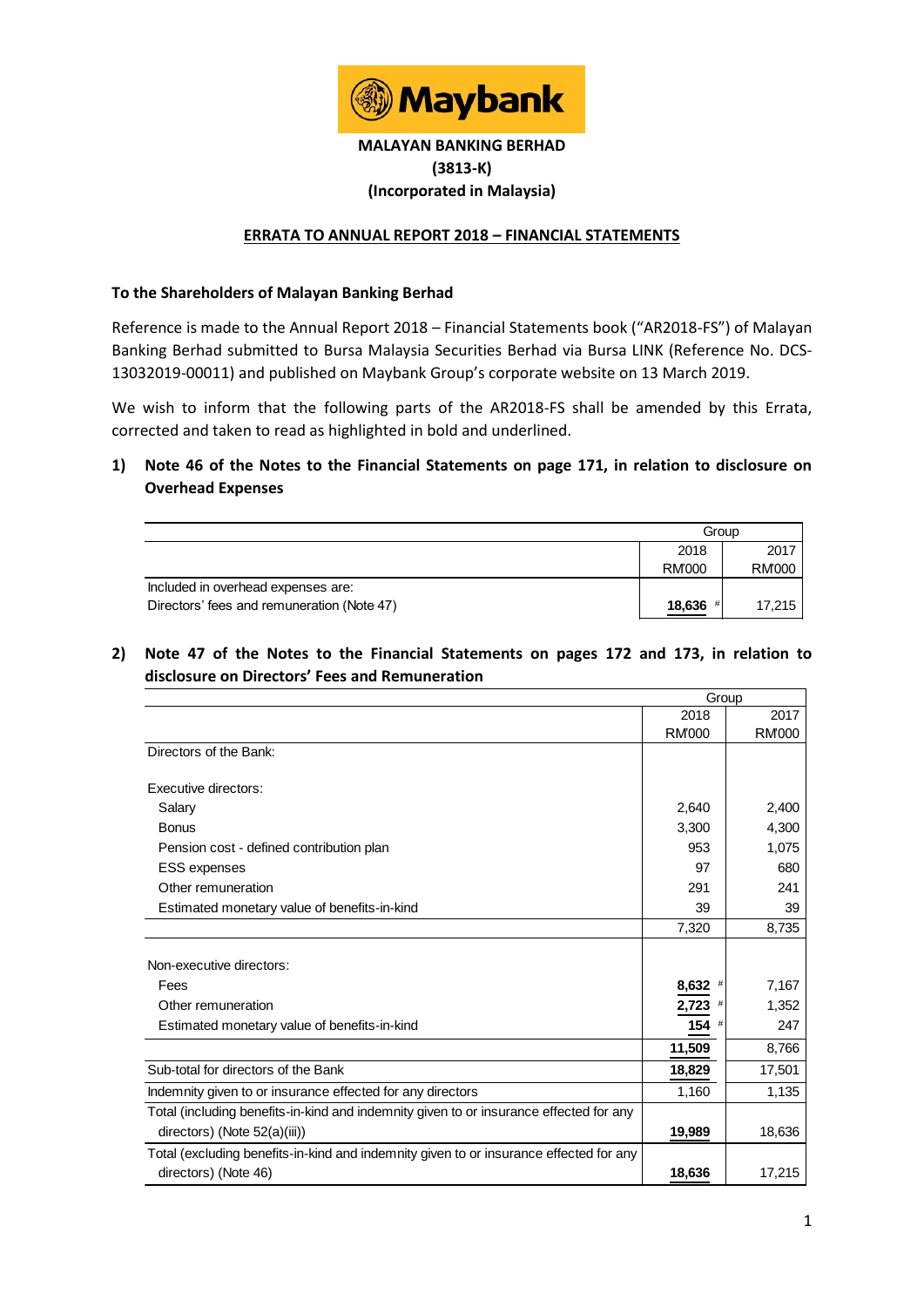

# **MALAYAN BANKING BERHAD (3813-K) (Incorporated in Malaysia)**

The remuneration attributable to the Group President & Chief Executive Officer of the Bank including benefitsin-kind during the financial year amounted to RM7,320,000 (2017: RM8,735,000).

The total remuneration (including benefits-in-kind) of the directors of the Bank are as follows:

|                                                    | Group         |               |               |               |
|----------------------------------------------------|---------------|---------------|---------------|---------------|
|                                                    |               | Salary and/   |               |               |
|                                                    |               | or other      | Benefits-     |               |
|                                                    | Fees          | emoluments*   | in-kind       | Total         |
| 2018                                               | <b>RM'000</b> | <b>RM'000</b> | <b>RM'000</b> | <b>RM'000</b> |
|                                                    |               |               |               |               |
| Executive director:                                |               |               |               |               |
| Datuk Abdul Farid bin Alias                        |               | 7,281         | 39            | 7,320         |
| Non-executive directors:                           |               |               |               |               |
| Datuk Mohaiyani binti Shamsudin                    | #<br>1,061    | 648<br>#      | 44            | 1,753         |
| Dato' Johan bin Ariffin'                           | 1,039         | 134           | #<br>54       | 1,227         |
| Datuk R. Karunakaran                               | #<br>1,371    | 218<br>#      | 9             | 1,598         |
| Mr Cheng Kee Check                                 | 629           | 244<br>#      | 5             | 878           |
| Mr Edwin Gerungan                                  | 978           | 218           | 7             | 1,203         |
| Mr Nor Hizam bin Hashim                            | 573           | 182           | 4             | 759           |
| Dr Hasnita binti Dato' Hashim                      | 645           | 191           | 9             | 845           |
| Mr Anthony Brent Elam                              | 689 #         | 248           | 5             | 942           |
| Datin Paduka Jamiah binti Abdul Hamid <sup>2</sup> | 567           | 180           | 5             | 752           |
| Ms Che Zakiah binti Che Din <sup>3</sup>           | 359           | 212           |               | 571           |
| Ms Fauziah binti Hisham <sup>4</sup>               | 272           | 116           | 5             | 393           |
| Mr Shariffuddin bin Khalid <sup>5</sup>            | 235           | 132           |               | 374           |
| Mr Renato Tinio De Guzman <sup>6</sup>             | $214$ #       |               |               | 214           |
|                                                    | 8,632         | 2,723         | 154           | 11,509        |
| Total directors' remuneration                      | 8,632         | 10,004        | 193           | 18,829        |

\* Includes bonus, pension cost, ESS expenses, duty allowances, social allowances, leave passage and meeting allowances.

<sup>1</sup> Retired on 12 April 2018

 $2$  Deceased on 19 November 2018 <sup>1</sup> Retired on 12 April 2018<br><sup>2</sup> Deceased on 19 November<br><sup>3</sup> Appointed on 1 March 2018 Relied on 12 April 2016<br>
<sup>2</sup> Deceased on 19 November<br>
<sup>3</sup> Appointed on 15 May 2018

5 Appointed on 14 June 2018

 $6$  Tendered his resignation on 18 January 2018. Approval by Bank Negara Malaysia was received on 5 March 2018.